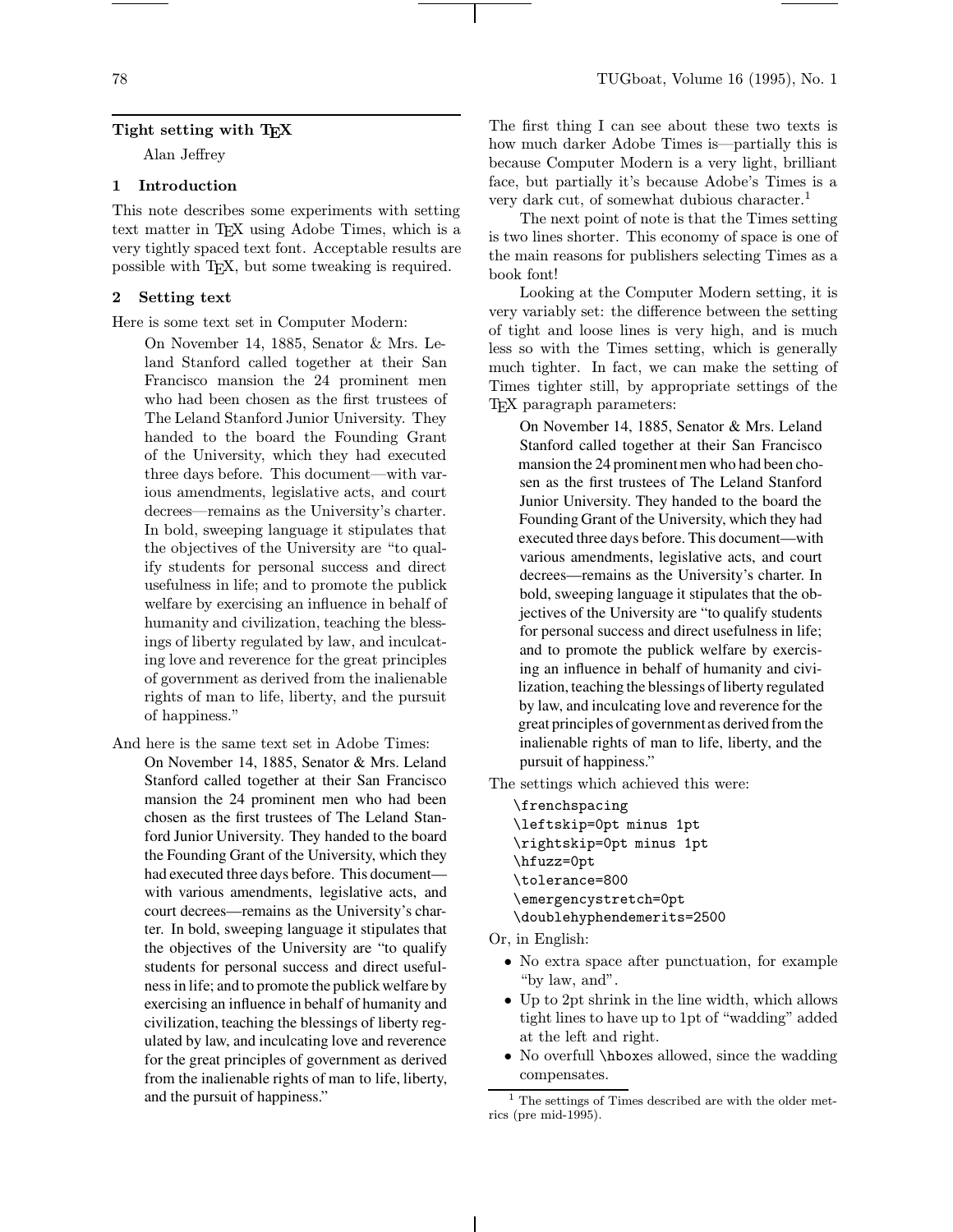- Less tolerance of underfull boxes.
- No extra space for underfull boxes.
- Two hyphenated lines in a row aren't too bad.

In producing these settings, I realized that Knuth allowed TEX a lot of flexibility about producing underfull boxes, but very little about producing overfull boxes, without jutting out into the margin. An \emergencyshrink would be very useful! In addition, some typesetters would allow double hyphenated lines but not triple hyphenated lines, but TFX has no way of specifying that.

One unfortunate result of these settings is the three stacked occurrences of 'the' at the end of the paragrapgh, especially since the last one has noticably less wadding than the first and second. A bit of hand-correction produces what I think is probably the best achievable setting with standard Adobe Times:

On November 14, 1885, Senator & Mrs. Leland Stanford called together at their San Francisco mansion the 24 prominent men who had been chosen as the first trustees of The Leland Stanford Junior University. They handed to the board the Founding Grant of the University, which they had executed three days before. This document—with various amendments, legislative acts, and court decrees—remains as the University's charter. In bold, sweeping language it stipulates that the objectives of the University are "to qualify students for personal success and direct usefulness in life; and to promote the publick welfare by exercising an influence in behalf of humanity and civilization, teaching the blessings of liberty regulated by law, and inculcating love and reverence for the great principles of government as derived from the inalienable rights of man to life, liberty, and the pursuit of happiness."

However, for those willing to brave virtual fonts, one last improvement can be achieved. The hyphen character in Adobe Times has large sidebearings, which can be reduced by an appropriate virtual font. This produces:

On November 14, 1885, Senator & Mrs. Leland Stanford called together at their San Francisco mansion the 24 prominent men who had been chosen as the first trustees of The Leland Stanford Junior University. They handed to the board the Founding Grant of the University, which they had executed three days before. This document—with various amendments, legislative acts, and court decrees—remains as the University's charter. In bold, sweeping language it stipulates that the objectives of the University are "to qualify students

for personal success and direct usefulness in life; and to promote the publick welfare by exercising an influence in behalf of humanity and civilization, teaching the blessings of liberty regulated by law, and inculcating love and reverence for the great principles of government as derived from the inalienable rights of man to life, liberty, and the pursuit of happiness."

The Cork fonts include separate hyphen characters for in-line hyphenation (for example in the word 'inline') and for line-breaking hyphenation. It may be that this can be exploited to produce more beautiful pages with PostScript fonts.

#### 3 Setting math

Now we can play the same game with some mathematics. Here's some Computer Modern mathematics (shown ragged right, to make it easier to see what's going on):

Suppose  $f \in S_n$  and  $g(x) = (-1)^{|\alpha|} x^{\alpha} f(x)$ . Then  $g \in \mathcal{S}_n$ ; now  $(c)$  implies that  $\hat{g} = D_{\alpha} \hat{f}$ and  $P \cdot D_{\alpha} \hat{f} = P \cdot \hat{g} = (P(D)g)$ <sup>\*</sup>, which is a bounded function, since  $P(D)g \in L^1(R^n)$ . This proves that  $\hat{f} \in \mathcal{S}_n$ . If  $f_i \to f$  in  $S_n$ , then  $f_i \to f$  in  $L^1(R^n)$ . Therefore  $\hat{f}_i(t) \rightarrow \hat{f}(t)$  for all  $t \in R^n$ . That  $f \to \hat{f}$  is a *continuous* mapping of  $\mathcal{S}_n$ into  $S_n$  follows now from the closed graph theorem. Functional Analysis, W. Rudin, McGraw–Hill, 1973.

- And again in Times, using the mathptm math fonts:
	- Suppose  $f \in S_n$  and  $g(x) = (-1)^{|\alpha|} x^{\alpha} f(x)$ . Then  $g \in S_n$ ; now (*c*) implies that  $\hat{g} = D_{\alpha} \hat{f}$ and  $P \cdot D_{\alpha} \hat{f} = P \cdot \hat{g} = (P(D)g)$ <sup>\*</sup>, which is a bounded function, since  $P(D)g \in L^1(R^n)$ . This proves that  $\hat{f} \in S_n$ . If  $f_i \to f$  in  $S_n$ , then  $f_i \rightarrow f$  in  $L^1(R^n)$ . Therefore  $\hat{f}_i(t) \rightarrow \hat{f}(t)$ for all  $t \in R^n$ . That  $f \to \hat{f}$  is a *continuous* mapping of  $S_n$  into  $S_n$  follows now from the closed graph theorem. *Functional Analysis*, W. Rudin, McGraw–Hill, 1973.
- And again with tighter setting:

Suppose  $f \in S_n$  and  $g(x) = (-1)^{|\alpha|} x^{\alpha} f(x)$ . Then  $g \in S_n$ ; now (*c*) implies that  $\hat{g} = D_\alpha \hat{f}$  and  $P \cdot D_{\alpha} \hat{f} = P \cdot \hat{g} = (P(D)g)$ <sup>\*</sup>, which is a bounded function, since  $P(D)g \in L^1(R^n)$ . This proves that  $\hat{f} \in S_n$ . If  $f_i \to f$  in  $S_n$ , then  $f_i \to f$  in  $L^1(R^n)$ . Therefore  $\hat{f}_i(t) \to \hat{f}(t)$  for all  $t \in R^n$ . That  $f \rightarrow f$  is a *continuous* mapping of  $S_n$  into  $S<sub>n</sub>$  follows now from the closed graph theorem. *Functional Analysis*, W. Rudin, McGraw–Hill, 1973.